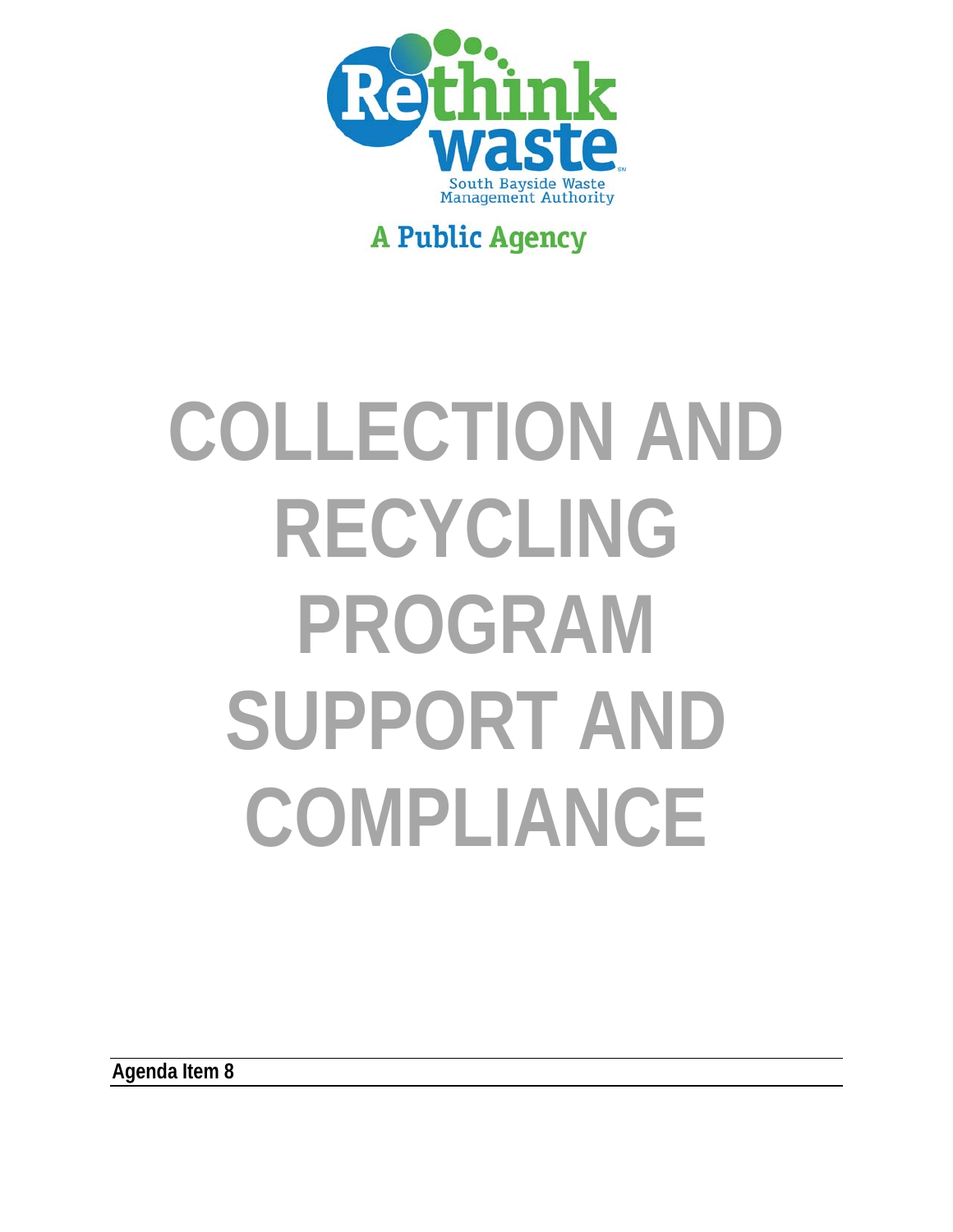

### **STAFF REPORT**

| To:      | <b>SBWMA Board Members</b>                                                                          |
|----------|-----------------------------------------------------------------------------------------------------|
| From:    | Joe La Mariana, Executive Director                                                                  |
|          | Chris Lehon, Lehon and Associates                                                                   |
| Date:    | October 27, 2016 Board of Directors Meeting                                                         |
| Subject: | Update on Expiring Agreement with WM Curbside for Door-to-Door HHW Collection and<br><b>Options</b> |

#### **Recommendation**

This staff report is to obtain direction from the Board for staff to proceed with one, or a combination, of the following three options:

- 1. Approve Resolution 2016-38 attached hereto and execute a contract with WM Curbside for the door to door collection of household hazardous waste for the term of the agreement of five years based on the pricing proposal provided as **Exhibit A**; or,
- 2. Do not renew the current contract that expires December 31, 2016 and proceed with notifying the Member Agencies and residents that the Door-to-Door HHW collection service will be discontinued effective January 1, 2017; or
- 3. Provide direction to staff to pursue interim temporary Household Hazardous Waste (HHW) events at the Shoreline Environmental Center (SEC) and develop an alternative HHW collection plan for consideration at the January 26, 2017 Board meeting.

Note that choosing to extending the SBWMA's contract with WM Curbside does not commit each Member Agency to the program, but rather keeps open the opportunity for each MA to decide if they want to continue pay for and provide this service to their residents. MA's can discontinue the service at any time with sixty-day's notice.

#### **Summary**

On October 22, 2015 the Board approved the final allowable one-year extension of contract between the SBWMA and WM Curbside, LLC to provide Door-to-Door Household Hazardous Waste (HHW) Collection Services that will now expire on December 31, 2016. The company provided a pricing proposal to extend the current contract for five years (**Exhibit A**). If the contract with the SBWMA is extended, each Member Agency will be provided the opportunity to continue offering this service to their residents. If the contract is not extended, the service will be discontinued effective January 1, 2017 and staff will promptly commence implementing an outreach campaign informing all Member Agencies and residents that the service will be discontinued effective January 1, 2017.

Staff has explored alternatives to the Curbside program that include the following: 1) partnering with the County to use the Tower Road HHW facility, 2) partnering with Recology to provide residential HHW collection service, and 3) establishing HHW collection events at Shoreway and/or at MA's locations through a separate company.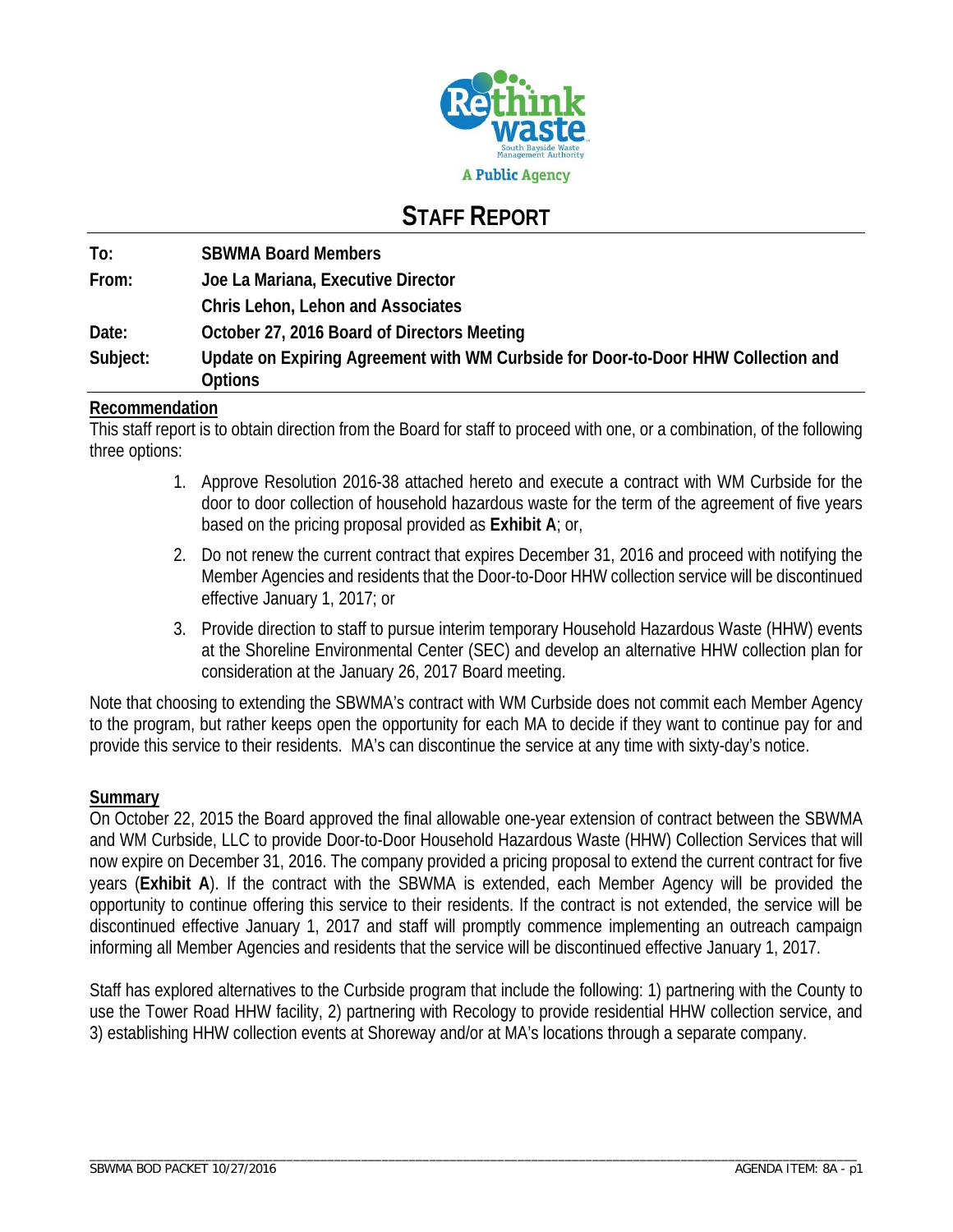To summarize the proposed costs for continued services with WM Curbside Inc., the monthly and annual expense for 2016 and 2017-2021 is provided in **Table 1**. (The pricing in **Table 1** assumes 85,000 or more combined SFD and MFD customers participating and pricing increases due to loss of economy of scale if less than 85,000 customers participate).

|      | Table 1                               |                                     |            |          |  |                |                                                                                           |                                    |          |
|------|---------------------------------------|-------------------------------------|------------|----------|--|----------------|-------------------------------------------------------------------------------------------|------------------------------------|----------|
|      | 2016 Cost and 2017-2021 Proposed Cost |                                     |            |          |  |                |                                                                                           |                                    |          |
|      |                                       | <b>Single-Family Dwelling (SFD)</b> |            |          |  |                |                                                                                           | <b>Multi-Family Dwelling (MFD)</b> |          |
|      | <b>SFD</b>                            | <b>Monthly</b>                      | <b>SFD</b> | Annual   |  | <b>MFD</b>     | <b>Monthly</b>                                                                            | <b>MFD</b>                         | Annual   |
| Year | <b>Monthly</b>                        | Cost                                | Annual     | Cost     |  | <b>Monthly</b> | Cost                                                                                      | Annual                             | Cost     |
|      | Cost                                  | Variance                            | Cost       | Variance |  | Cost           | Variance                                                                                  | <b>Cost</b>                        | Variance |
| 2016 | \$0.47                                |                                     | \$5.64     |          |  | \$0.22         |                                                                                           | \$2.64                             |          |
| 2017 | \$0.60                                | \$0.13                              | \$7.20     | \$1.56   |  | \$0.25         | \$0.03                                                                                    | \$3.00                             | \$0.36   |
| 2018 | \$0.67                                | \$0.07                              | \$8.04     | \$0.84   |  | \$0.29         | \$0.04                                                                                    | \$3.48                             | \$0.48   |
| 2019 | \$0.74                                | \$0.07                              | \$8.88     | \$0.84   |  | \$0.34         | \$0.05                                                                                    | \$4.08                             | \$0.60   |
| 2020 | \$0.81                                | \$0.07                              | \$9.72     | \$0.84   |  | \$0.38         | \$0.04                                                                                    | \$4.56                             | \$0.48   |
| 2021 | \$0.88                                | \$0.07                              | \$10.56    | \$0.84   |  | \$0.42         | \$0.04                                                                                    | \$5.04                             | \$0.48   |
|      |                                       |                                     |            |          |  |                | * The annual cost adjustment is based on a fixed increase plus CPI as noted in Exhibit A. |                                    |          |

There are a total of approximately 144,000 (93,000 SFD and 51,000 MFD) customers currently participating across all Member Agencies. **Table 2** provides the annual Door-to-Door HHW service revenue requirement for 2016 including the 5-year contract extension; the total 5-year extension revenue requirement is slightly under \$5.15 million.

| <b>Annual HHW Door-to-Door Contract Revenue</b> |    |                                         |            |      |    |              |                        |
|-------------------------------------------------|----|-----------------------------------------|------------|------|----|--------------|------------------------|
| Contract                                        |    | <b>Annual Per Unit Cost</b>             |            |      |    |              |                        |
| Year                                            |    | <b>SFD</b>                              | <b>MFD</b> |      |    | <b>Total</b> | <b>Annual Variance</b> |
| 2016                                            | \$ | 5.64                                    | \$         | 2.64 | \$ | 658,128      |                        |
| 2017                                            | \$ | 7.20                                    | \$         | 3.00 | \$ | 821,255      | 25%                    |
| 2018                                            | \$ | 8.04                                    | \$         | 3.48 | \$ | 923,708      | 12%                    |
| 2019                                            | \$ | 8.88                                    | \$         | 4.08 | \$ | 1,032,290    | 12%                    |
| 2020                                            | \$ | 9.72                                    | \$         | 4.56 | Ś. | 1,134,743    | 10%                    |
| 2021                                            | \$ | 10.56                                   | \$         | 5.04 |    | \$1,237,196  | 9%                     |
|                                                 |    |                                         |            |      |    |              |                        |
|                                                 |    | <b>Total 5 Year Revenue (2017-2021)</b> |            |      | \$ | 5,149,193    |                        |

#### **Table 2**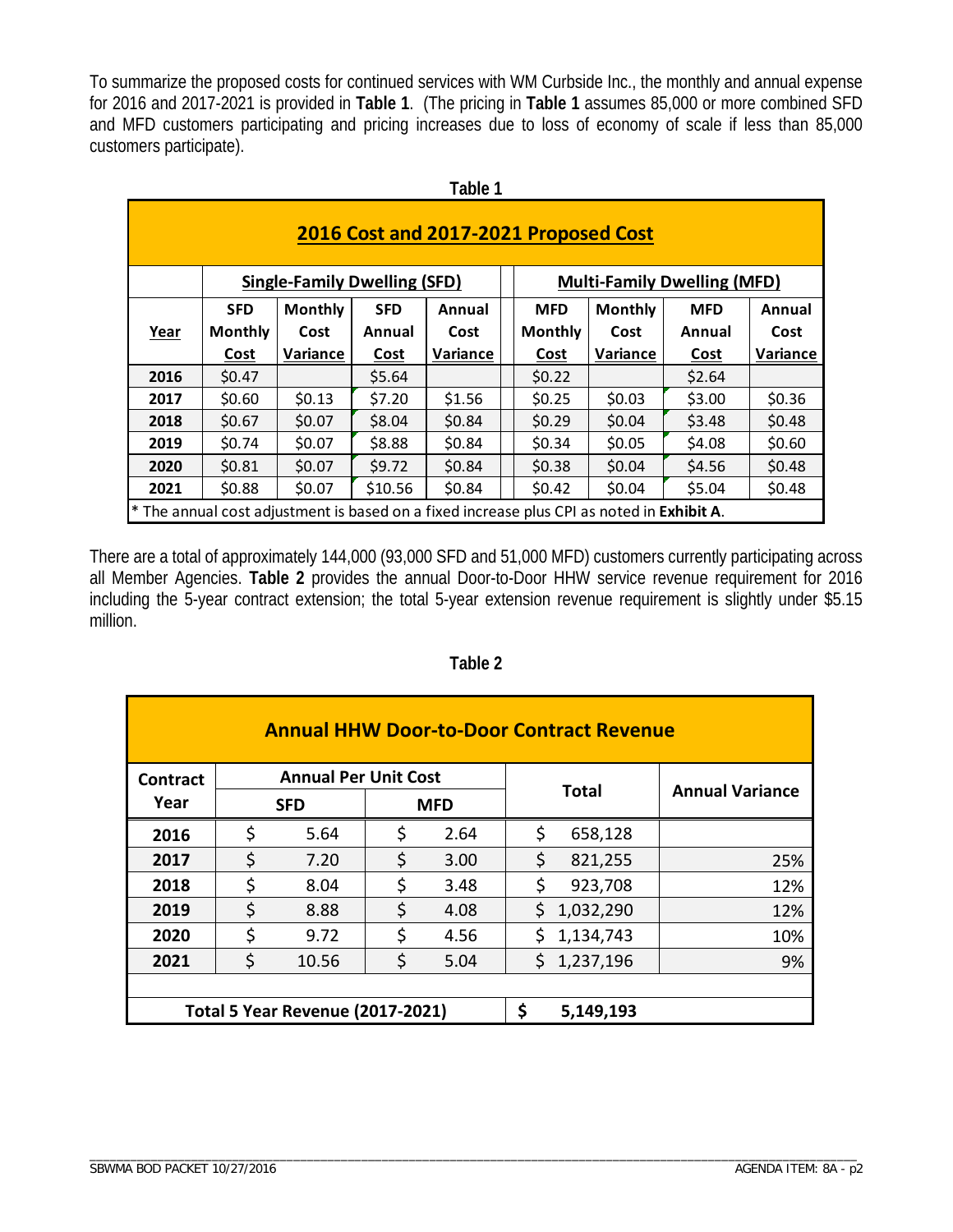#### **Analysis**

The JPA holds the master contract with WM Curbside to provide the Door-to-Door HHW Collection Services and each Member Agency subscribes to this service at its own discretion. Calendar year 2016 will mark the first full year that all MA's participated in this program (MA participation has gradually expanded over the past five years). **Table 3** below illustrates the historical program participation rate, which is currently at 5%.

| Annual Door-to-Door HHW Participation (2013 - 2016)                                                                    |                                               |         |         |         |    |  |  |  |
|------------------------------------------------------------------------------------------------------------------------|-----------------------------------------------|---------|---------|---------|----|--|--|--|
|                                                                                                                        | # of SFD<br>2013 1<br>20142<br>20153<br>20164 |         |         |         |    |  |  |  |
| <b>Total SBWMA</b>                                                                                                     | 92,782                                        | 5%      | 4%      | 5%      | 5% |  |  |  |
| <b>Total Collections</b>                                                                                               | 4,213                                         | 3,908   | 4,516   | 4,281   |    |  |  |  |
| <b>Total Pounds Collected</b>                                                                                          | 330,000                                       | 320,000 | 408,000 | 410,000 |    |  |  |  |
|                                                                                                                        |                                               |         |         |         |    |  |  |  |
| 1 The 2013 percent participation is annualized for Burlingame and EPA due to these cities starting in<br>February.     |                                               |         |         |         |    |  |  |  |
| 2 The 2013 and 2014 percent participation does not include Atherton and Redwood City.                                  |                                               |         |         |         |    |  |  |  |
| 3 The 2015 percent participation is annualized for Atherton and Redwood City due to these cities starting in<br>March. |                                               |         |         |         |    |  |  |  |
| 4 The 2016 percent participation is annualized based on the eight month average.                                       |                                               |         |         |         |    |  |  |  |

#### **Table 3**

The Curbside HHW program allows all residential and multi-family customers to schedule an unlimited number of collections each year for direct at-home collection service of these regulated materials. Residents interested in participating simply call the WM Curbside 1-800-HHW-PKUP hotline and request a "kit bag" to package their materials, then place it outside their home (e.g., in front of the garage door, on the front porch) on their collection day within the next two weeks for pick-up by WM Curbside (see an example of a promotional bill insert below). The primary alternative to the At Your Door service is for residents to schedule an appointment with the County HHW Program and then drive their materials to the County's Tower Road HHW Drop-off facility (located in San Mateo near Hwy 92 and 280).

From the program's inception in 2010 through July 2016 it has collected over 2.1 million pounds of household hazardous, electronic and universal waste materials through 25,000 collections. These materials collected are banned from landfill disposal due to their toxicity to the environment and associated health and safety hazards. For example, these materials include poisons, corrosives, flammables and other toxics. In addition, the Curbside HHW Service electronics, antifreeze, used motor oil/filters, automotive lead-acid, household batteries and sharps.

#### *Curbside Customer Satisfaction Survey*

Residents that request Curbside HHW collection service are provided a mail-back customer satisfaction survey. Over 5,500 surveys (approximately 20% of all participating customers) have been received and tabulated from 2010-2016, with the results provided below:

- Degree of satisfaction with the program:
	- o 92.3% Excellent/Very Good
	- o 96.4% Excellent/Very Good/Good
- Would you recommend the program to friends/neighbors?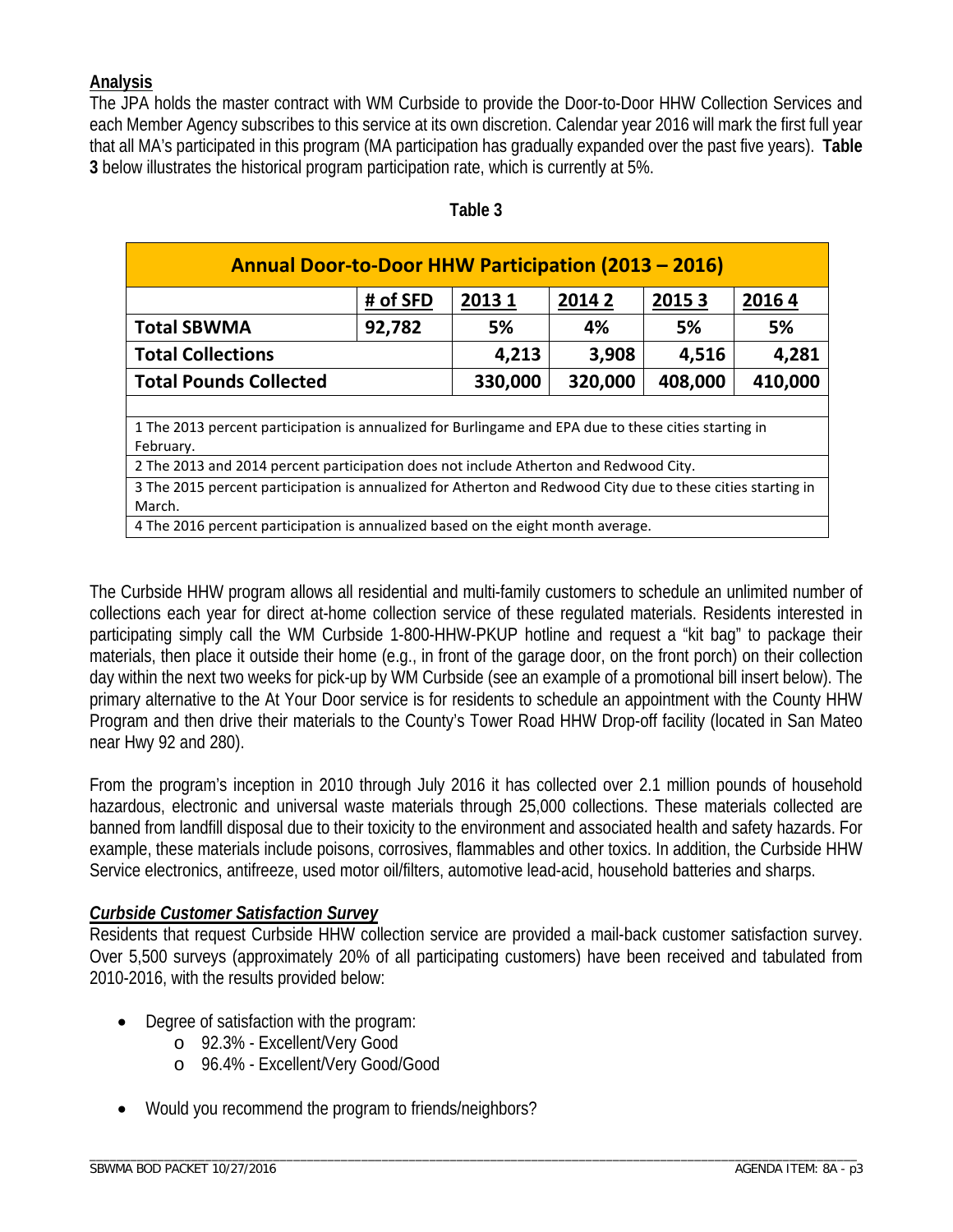- o 96.0% Yes
- Have you ever used the San Mateo County Tower Road facility?
	- o 28.4% Yes
	- o 70.1% No

#### *Overall Customer Awareness of the Door-to-Door HHW Service Option*

In 2012, the SBWMA conducted a statistically significant research survey of residential customers with Godbe Associates and the results affirmed the low level of awareness of the Curbside HHW Service option. When asked if residents were aware of the program, 58.9% answered "no they were not aware," while 16.0% were aware and had used the program and another 25.1% were aware but did not use the program.

#### *Option 1: Partnering with the San Mateo County HHW Program to Use the County's Tower Road Facility*

An option to provide a more environmentally sound and cost effective door-to-door collection program would be to reduce the amount of miles driven by the collection vehicles. The WM Curbside collection vehicles are housed at the company's facility in Tracy, CA and drive round-trip daily to collect from the SBWMA. WM Curbside looked to site their facility at closer locations including Hayward, San Jose and various sites in San Mateo County; however, for various cost and political reasons none were deemed feasible alternatives.

Staff requested the County HHW Program to entertain the idea of handling the materials collected through the Curbside HHW Service at their Tower Road facility which would significantly reduce the required truck travel to/from Tracy each day. The County HHW Program was provided the detailed monthly participation and materials collected data from the last few years in order to determine if they had the capacity to store and package these materials for shipment. Unfortunately, the County HHW Program informed the SBWMA that it would not be feasible for them to handle the volume of materials generated by the Curbside HHW Service at their Tower Road facility. Thus, it is evident that the combined HHW materials generated through the Curbside Service and the County HHW Program cannot feasibly be handled at one County HHW facility.

#### *Option 2: San Mateo County Future HHW Facility Development*

Staff completed discussions with various San Mateo County departments and determined that a master plan is being developed for several County facilities located near Tower Road (i.e.: Public Works corporation yard, Court Services, Youth Services, etc.). Revisions to the current Tower Road HHW facility are suggested in the master plan, but the development horizon is 5-10 year and requires \$50 to \$70 million funding allocation. This is not a feasible short-term option, but County staff was more optimistic about a near-term development options (3 years) for an additional Redwood City location (Pine Street) that might incorporate an additional HHW facility conveniently located for central and southern SBWMA residents.

#### *Option 3: Temporary HHW Collection Events*

Staff continued discussions with the County regarding a partnership to increase the opportunities for residents to safely and conveniently recycle and discard their HHW. Another option is to partner with the County and direct residents to periodic temporary HHW collection events conducted in various San Mateo County cities and unincorporated areas. Temporary events are currently conducted on two or three Saturdays each month by the County. (The draft 2017 schedule has events listed for the following locations: Daly City, La Honda, Menlo Park, Pacifica, Portola Valley, Redwood City and South San Francisco. Redwood City and Menlo Park are the only Member Agency locations where temporary events have been conducted and are scheduled for 2017).

Temporary HHW events held at Shoreway in partnership with the County and/or an independent contractor(s) were also considered. County operating costs would increase if temporary events were expanded or current costs could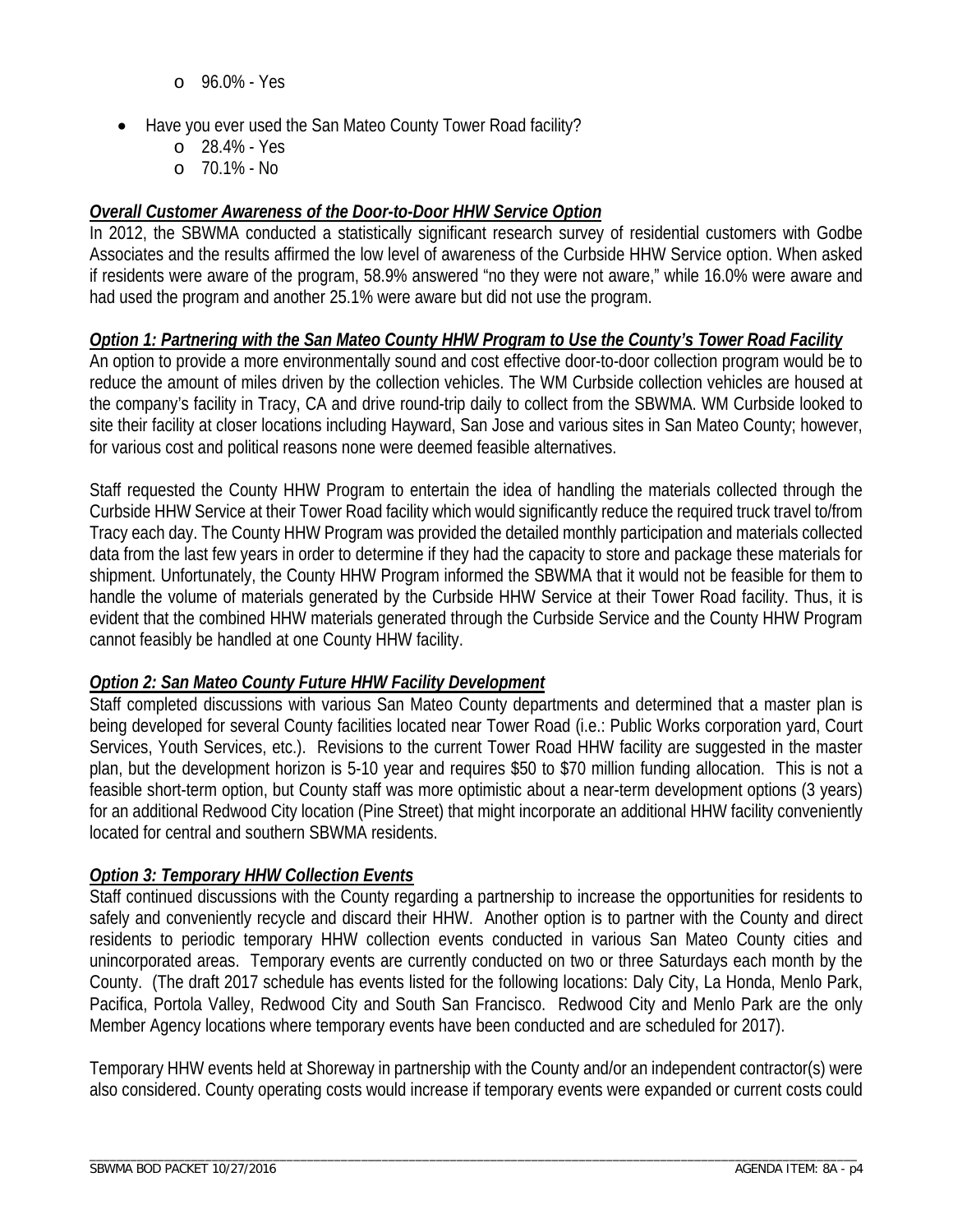be maintained by relocating events conducted in other jurisdictions. The two major companies offering HHW collection services are Clean Harbors Inc. and Stericycle Environmental Solutions. Both companies are authorized HHW transporters and Clean Harbors operated temporary events for the County of Alameda and Stericycle currently collects bulk material from the Tower Road HHW facility on a weekly basis.

Temporary HHW event costs are comparable to other HHW service options, but are not as convenient as curbside or permanent facility options. The fixed costs for temporary events are estimated at \$5,000 per HHW event (including staff, materials and equipment), but variable costs depends upon how many customers are served and material volume collected for tightly-regulated disposal. Temporary events usually accommodate 500 to 750 collections with a five to six hour time frame.

#### *Option 4. Shoreway Environmental Center Permanent HHW Facility*

A permanent HHW facility option can be pursued at the SBWMA-owned Shoreway site and it could benefit ratepayers by provide a convenient drop off location along the Highway 101 corridor. Pending discussions with the County, staff may include funding in the mid-year budget in January to pursue engineering and design work to develop a detailed cost analysis of expanding the services offered at Shoreway to include HHW drop-off.

Shoreway currently has a drop-off location and accepts universal waste and other "non-hazardous" waste (oil, antifreeze, batteries, etc.) that are traditionally handled by inclusive HHW programs. Modular storage structures specifically designed for hazardous material (hazmat) storage can reduce the cost of permanent buildings at the SEC. Portable hazmat storage buildings have great advantages over permanent installations. Because they are prefabricated, they are less expensive than building from the ground up and can be relocated if desired. Each modular storage structure includes the required fire suppression and ventilation system. A roof structure can be added to the modular units to minimize exposure to the elements.

Staff conducted preliminary discussions with an independent HHW consultant about siting a permanent HHW facility at the SEC and was informed that a HHW facility was previously located at the site. Staff was unable to determine when this HHW facility ceased operation and will provide additional information at the Board of Directors November 17th meeting. A permanent HHW facility requires numerous permits and approvals (i.e.: fire department, CEQA solid waste facility compliance, etc.), but some of these approvals may have already been obtained since there was already a HHW facility at this location. This option will involve expanded discussions with the County, even if RethinkWaste operates a HHW at Shoreway, because of its regulatory permitting responsibilities with these programs. HHW drop off facilities are a routine component of many modern solid waste facilities.

#### *Option 5: Partnering with Recology*

The SBWMA requested that Recology explore the idea of providing curbside HHW collection services, similar to those provided in San Francisco. Recology informed staff that they met with Recology San Francisco program staff and remain open to the possibility of providing this service; however, the company is concerned about their ability to provide this service cost-effectively.

#### **HHW Program Costs**

#### *RethinkWaste Curbside HHW Service*

The current annual fee for Curbside HHW collection service is \$5.64 per single-family home and \$2.64 per multifamily living unit. This expense is included in the Member Agencies' solid waste rates and has been adjusted twice since the program started in 2010 with \$0.01 increases the last two years only. The cost of this service allows each customer unlimited service.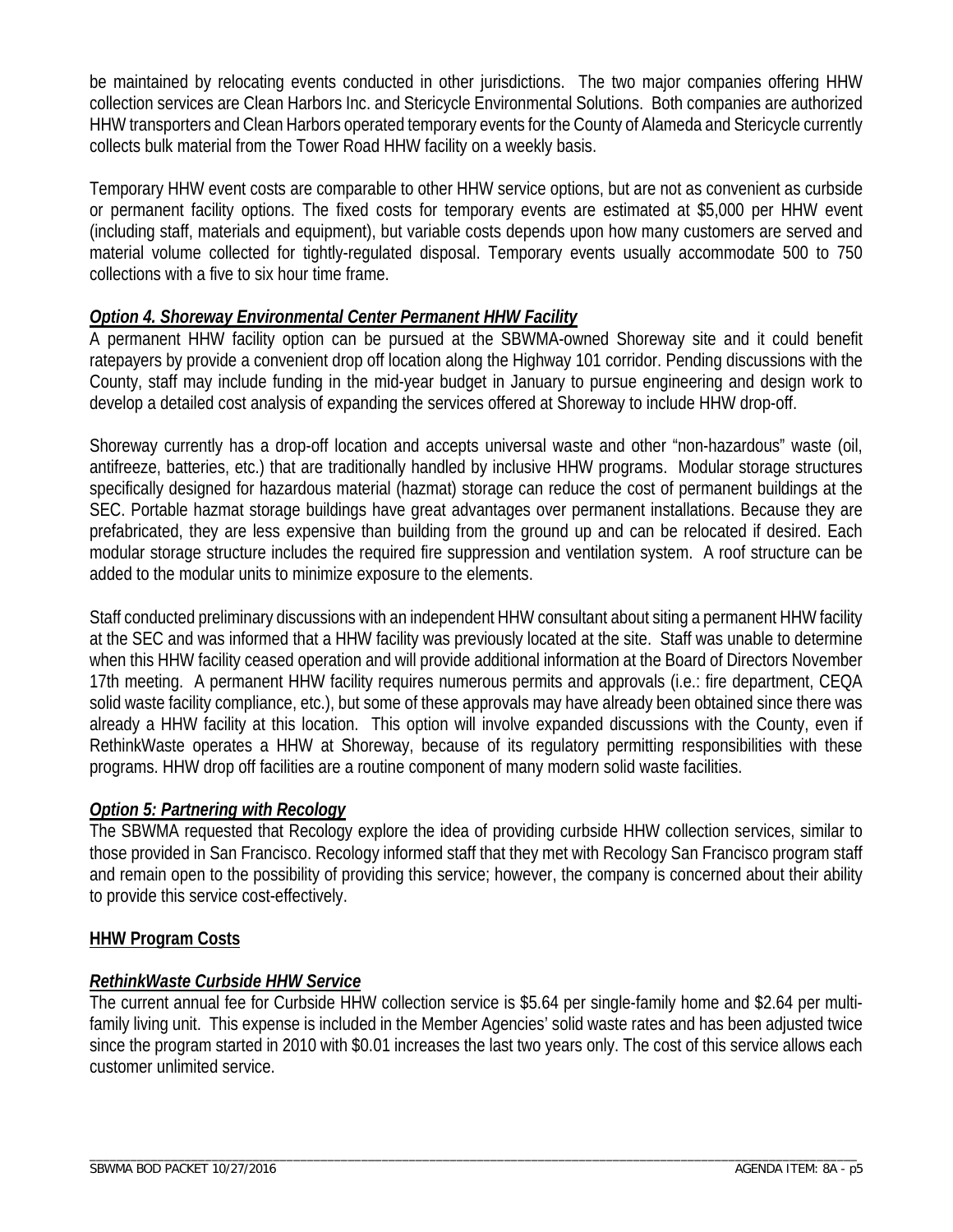The contract extension includes a one-time annual increase of \$1.56 per SFD for calendar year 2017 and an annual \$0.84 increases in subsequent years (**Table 1** and **Exhibit A**). For MFD, the annual increase is \$0.03-\$0.05 each year. This pricing assumes 85,000 or more combined SFD and MFD customers participating and if less than 85,000 customers are participating the pricing increases due to loss of economy of scale. There are currently a total of approximately 144,000 (i.e., 93,000 SFD and 51,000 MFD) customers participating. The five-year curbside HHW program extension includes an annual revenue requirement of \$821,255 in rate year 1 (2017) escalating to \$1.2 million in rate year 5 (2021); the total 5-year contract extension is estimated at \$5.15 million (**Table 1** and **Exhibit A**).

The cost of the curbside HHW service compares favorably to other less convenient options to discard HHW materials. In 2015, approximately 4,500 households used the curbside service, while 4,000 households delivered their materials to the County HHW Program Tower Road facility. The total cost in 2015 for the SBWMA service area curbside service was approximately \$630,000, while the cost of the County's HHW Program was approximately \$1.26 million.

The At Your Door HHW Service contract has a "most favored nations" clause and, therefore, WM must provide the services to the SBWMA Member Agencies at a lower cost than offered to other Bay Area communities. The services provided by the San Mateo County HHW Program are similar to those provided by other nearby counties for similar costs. **Table 4** on the next page provides examples of the other WM programs in the Bay Area and county operated permanent HHW drop-off facility costs for other Bay Area jurisdictions.

| Door-to-Door HHW Collection Services and County Permanent HHW Drop-off Facilities Costs |                                                                                                                                                                                                                                                                                   |                |                                                   |                                                                  |                                                          |                                                               |  |  |  |  |
|-----------------------------------------------------------------------------------------|-----------------------------------------------------------------------------------------------------------------------------------------------------------------------------------------------------------------------------------------------------------------------------------|----------------|---------------------------------------------------|------------------------------------------------------------------|----------------------------------------------------------|---------------------------------------------------------------|--|--|--|--|
|                                                                                         |                                                                                                                                                                                                                                                                                   |                | 2016                                              |                                                                  | 2017                                                     |                                                               |  |  |  |  |
| Program Type                                                                            | <b>Jurisdictions</b>                                                                                                                                                                                                                                                              | Annual<br>Cost | Single-Family<br>Household<br><b>Monthly Cost</b> | <b>Multi-Family</b><br><b>Dwelling</b><br><b>Monthly</b><br>Cost | Single-<br>Family<br>Household<br><b>Monthly</b><br>Cost | Multi-<br>Family<br><b>Dwelling</b><br><b>Monthly</b><br>Cost |  |  |  |  |
|                                                                                         | RethinkWaste <sup>1</sup>                                                                                                                                                                                                                                                         | \$630,000      | \$0.46                                            | \$0.22                                                           | <b>TBD</b>                                               | <b>TBD</b>                                                    |  |  |  |  |
| Door-to-Door HHW<br><b>Collection Services</b>                                          | San Ramon <sup>2</sup><br>\$173,421<br>\$0.74<br>\$0.25<br>\$0.79<br>\$0.25                                                                                                                                                                                                       |                |                                                   |                                                                  |                                                          |                                                               |  |  |  |  |
|                                                                                         | Cupertino <sup>3</sup><br>\$105,270<br>\$0.51<br>\$0.39<br>\$0.51<br>\$0.39                                                                                                                                                                                                       |                |                                                   |                                                                  |                                                          |                                                               |  |  |  |  |
| <b>County Permanent</b>                                                                 | San Mateo County (SBWMA users only <sup>4</sup> ) \$1,263,000<br>\$1.13                                                                                                                                                                                                           |                |                                                   |                                                                  |                                                          |                                                               |  |  |  |  |
| <b>HHW Drop-Off</b>                                                                     | \$2,500,000<br>Contra Costa County<br>\$1.10                                                                                                                                                                                                                                      |                |                                                   |                                                                  |                                                          |                                                               |  |  |  |  |
| <b>Facility</b>                                                                         | Alameda County <sup>5</sup><br>\$7,700,000<br>\$1.23                                                                                                                                                                                                                              |                |                                                   |                                                                  |                                                          |                                                               |  |  |  |  |
|                                                                                         | RethinkWaste has 93,000 single-family and 47,000 multi-family customers. The current pricing is valid through December<br>31, 2016                                                                                                                                                |                |                                                   |                                                                  |                                                          |                                                               |  |  |  |  |
|                                                                                         | <sup>2</sup> San Ramon has 18,720 single-family and 6,140 multi-family customers. The current pricing is valid until September 30,<br>2016.                                                                                                                                       |                |                                                   |                                                                  |                                                          |                                                               |  |  |  |  |
|                                                                                         | Cupertino has 13,824 single-family and 4,416 multi-family customers. The current pricing is valid through December 31,<br>2016.                                                                                                                                                   |                |                                                   |                                                                  |                                                          |                                                               |  |  |  |  |
|                                                                                         | $^4$ The San Mateo County HHW Program reported that approximately 4,000 SBWMA households used their program in 2015<br>at a cost of \$1,263,000. The monthly cost is calculated based on dividing the 93,000 SBWMA single-family households into<br>the County's 2015 total cost. |                |                                                   |                                                                  |                                                          |                                                               |  |  |  |  |
|                                                                                         | <sup>5</sup> The Alameda County HHW Program funds and operates three permanent facilities covering different areas of the County.                                                                                                                                                 |                |                                                   |                                                                  |                                                          |                                                               |  |  |  |  |

**Table 4**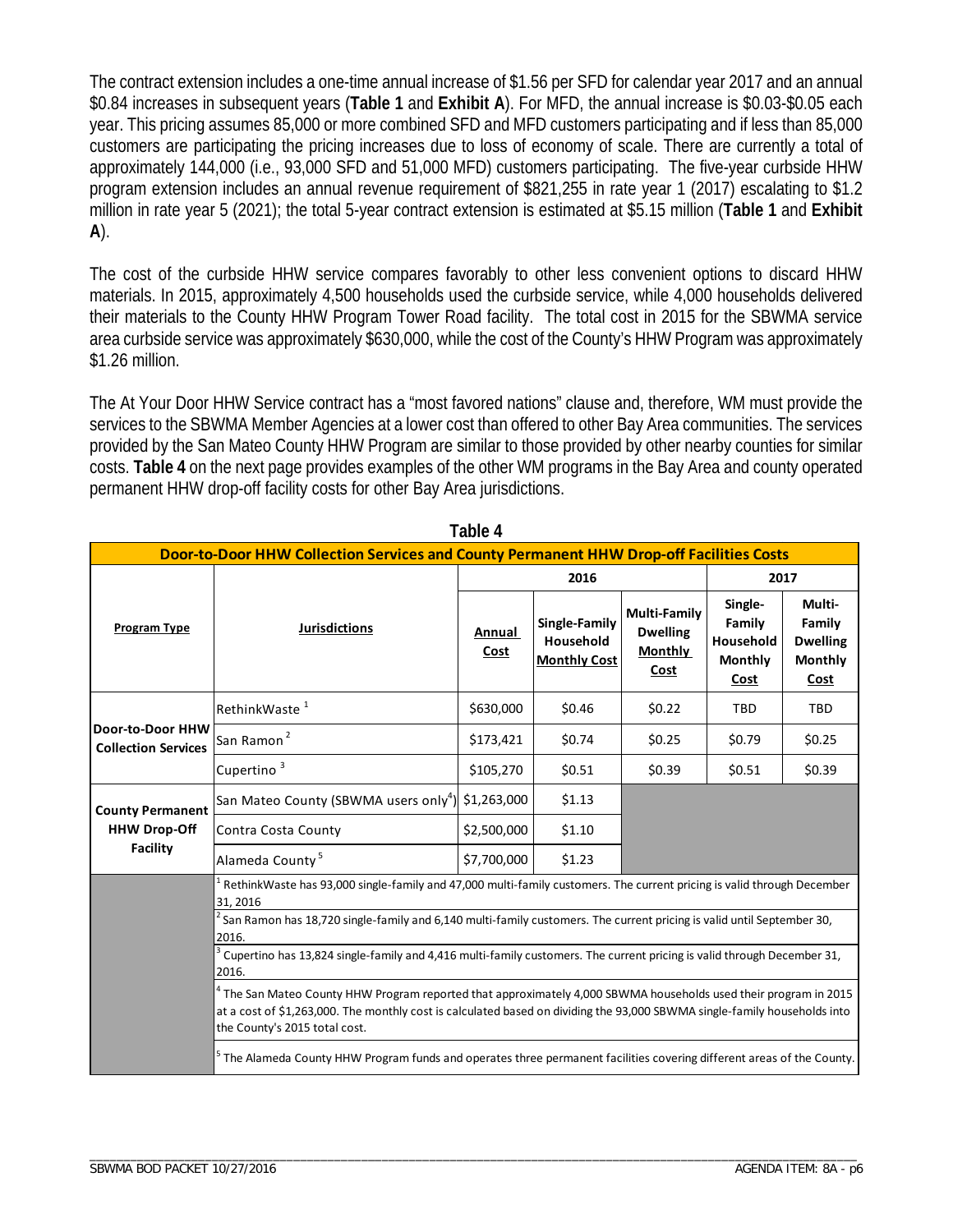#### *San Mateo County Permanent HHW Drop-off Facility Program*

The San Mateo County Department of Health (i.e., County HHW Program and Local Enforcement Agency) is funded by receiving approximately 51% of the \$9.83 per ton landfill surcharge fee imposed by the County on all solid waste tons deposited in County landfills - in 2015, approximately 530,307 tons were disposed, generating \$5.2 million for the County. (the SBWMA's share of the disposed tonnage totaled 217,000 and generated approximately \$2.1 million for the County). The landfill surcharge fee is paid by the SBWMA as part of disposal expense for each ton of waste delivered to Ox Mountain Landfill.

County HHW Program staff reported<sup>1</sup> that 4,032 SBWMA customers used the Tower Road facility and collection events in 2015, for a total cost of approximately \$1,263,000 or \$313.24 per customer. Spreading this cost across the SBWMA single-family households, the monthly cost per household was approximately \$1.13 in 2015.

**Table 5** provides a summary of the SBWMA curbside Service and County HHW Program resident participation and cost to provide HHW related services to the RethinkWaste service area in 2015.

**Table 5** 

|                                                                    | apie 5                   |                          |                    |                            |
|--------------------------------------------------------------------|--------------------------|--------------------------|--------------------|----------------------------|
| <b>2015 Participation and Cost</b>                                 |                          |                          |                    |                            |
| <b>HHW Program Option</b>                                          | # of<br><b>Customers</b> | % of<br><b>Customers</b> | <b>Annual Cost</b> | % of Annual<br><b>Cost</b> |
| RethinkWaste Door-to-Door Program                                  | 4.570                    | 53.1%                    | \$630,000          | 33.3%                      |
| County HHW Tower Road Drop-Off Facility<br>(SBWMA Households Only) | 4,032                    | 46.9%                    | \$1,263,000        | 66.7%                      |
| Totall                                                             | 8,602                    | 100.0%                   | \$1,893,000        | 100.0%                     |

|  |  | WM Curbside San Ramon and Cupertino Door-to-Door HHW Programs |
|--|--|---------------------------------------------------------------|
|--|--|---------------------------------------------------------------|

Presently only two other jurisdictions in the Bay Area are provided curbside HHW collection service (i.e., Cupertino and San Ramon) by WM's program, similar to the services provided to the SBWMA Member Agencies. On September 12, 2016 San Ramon's Finance Committee recommended extending their contract with WM Curbside through 2020 with pricing commencing in 2017 of \$0.79 per household, and this item will be considered by the City Council on September 27, 2016.

#### **Background**

l

In 2006, the curbside collection of household hazardous waste and sharps was proposed in the Collection Services RFP. Due to comments received by proposers and the Collection Services RFP Review Committee, and given the complexity of SBWMA's Collection Services RFP, staff received approval from the Board to remove this this scope of services set forth in the Collection Services RFP and a separate procurement process for these services was pursued. An RFP was issued in March 2008 soliciting proposals from companies to provide curbside or mail-back collection service of HHW and Universal Waste. Five vendors submitted a notice of intent to respond to the RFP, two proposals were received and one vendor withdrew its proposal due to economic conditions (subsidy reductions).

On January 14, 2009, the R&FM Subcommittee received a presentation and approved Staff's recommendation to negotiate a contract with Curbside, Inc. and voted to forward this recommendation to the Board. The SBWMA

<sup>1</sup> The participation data provided by the County is for calendar year 2015, while the cost information is for the County's FY 2014/15. The related information for the SBWMA is for calendar year 2015.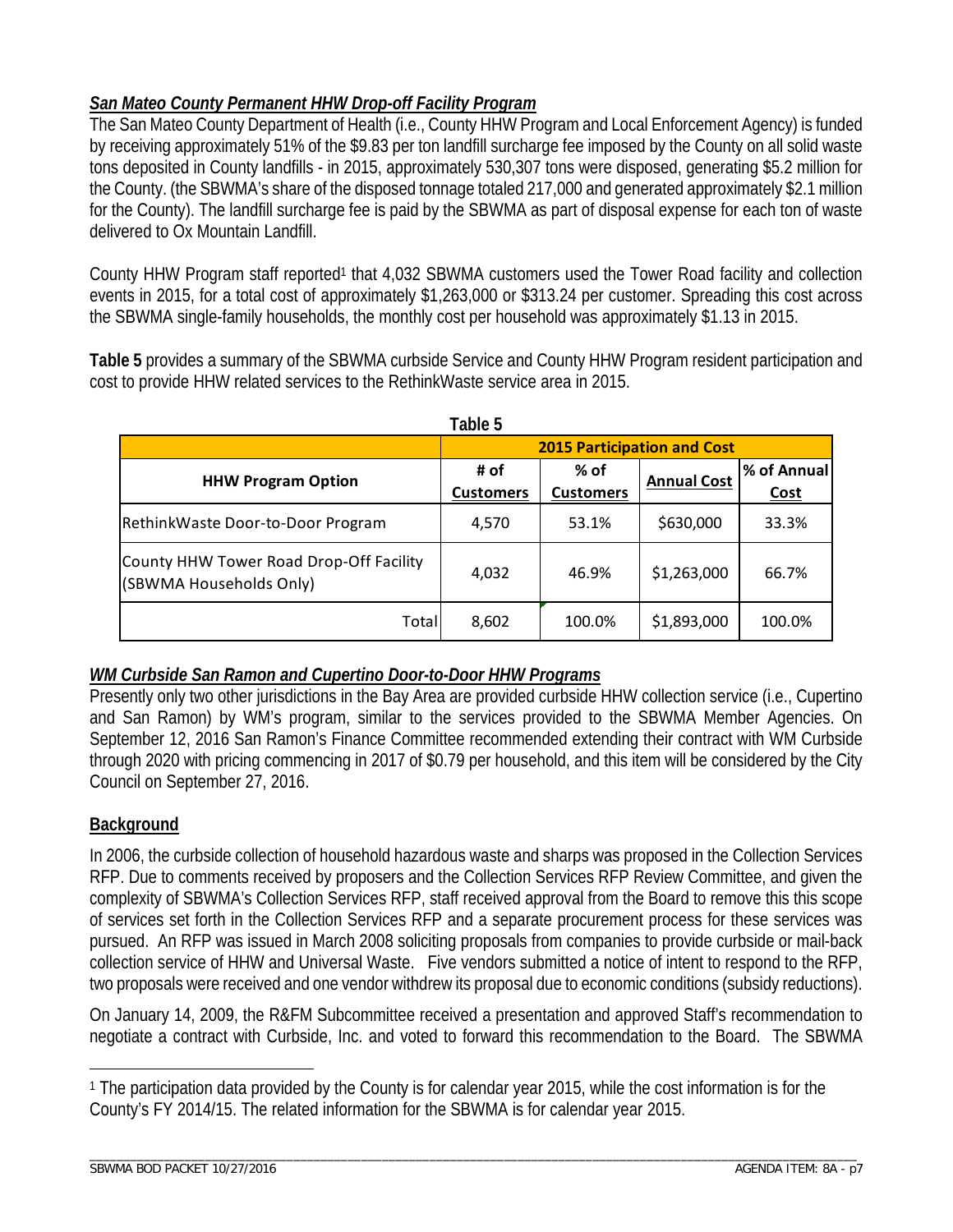executed a three-year Agreement with Curbside Inc. (name of the company prior to WM Curbsid**e**, LLC) for service from January 1, 2010 through December 31, 2012. Resolution No. 2010-36 executed an extension to this contract for an additional two years through December 31, 2014 and provided the SBWMA sole discretion to proceed with up to two one-year extensions. The final one-year contract extension was executed in 2015 and terminates December 31, 2016.

#### **Fiscal Impact**

There is no fiscal impact to the SBWMA associated with extending the contract for the Door-to-Door HHW Collection Service, because the cost of the program is a pass-through cost for the SBWMA and thus is paid directly by the Member Agencies as part of the solid waste rates charged to ratepayers. The SBWMA FY16/17 budget allocated \$80,000 for public education and outreach for this program.

\_\_\_\_\_\_\_\_\_\_\_\_\_\_\_\_\_\_\_\_\_\_\_\_\_\_\_\_\_\_\_\_\_\_\_\_\_\_\_\_\_\_\_\_\_\_\_\_\_\_\_\_\_\_\_\_\_\_\_\_\_\_\_\_\_\_\_\_\_\_\_\_\_\_\_\_\_\_\_\_\_\_\_\_\_\_\_\_\_\_\_\_\_\_\_\_\_\_\_\_\_\_\_\_\_\_\_\_\_\_\_\_\_

#### *Attachments:*

#### **Resolution 2016-38**

**Exhibit A** – Five-Year Contract Extension Pricing from WM Curbside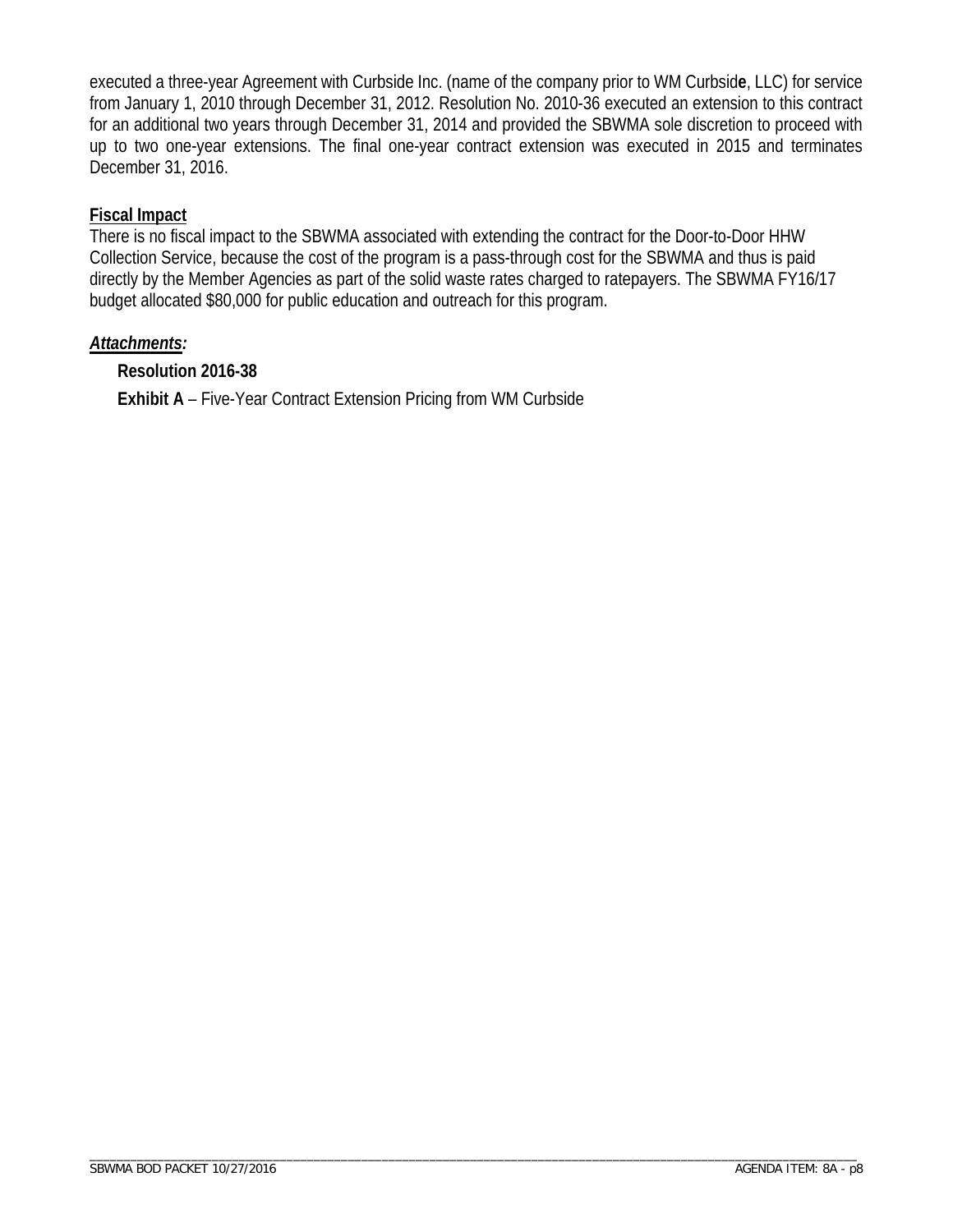

## **RESOLUTION NO. 2016-38**

#### **RESOLUTION OF THE SOUTH BAYSIDE WASTE MANAGEMENT AUTHORITY BOARD OF DIRECTORS APPROVING AN AGREEMENT WITH WM CURBSIDE, LLC TO PROVIDE HOUSEHOLD HAZARDOUS WASTE, UNIVERSAL WASTE, ELECTRONIC SCRAP AND SHARPS DOOR-TO-DOOR COLLECTION, RECYCLING AND DISPOSAL SERVICE FOR FIVE-YEARS FROM JANUARY 1, 2017 THROUGH DECEMBER 31, 2021**

**WHEREAS**, the Authority is a joint powers agency organized under the Joint Exercise of Powers Act by cities and other local government agencies in San Mateo County (the "Member Agencies"), each of which oversees the collection of solid waste, organic materials and recyclable materials within its jurisdiction; and

**WHEREAS**, on October 22, 2009, the SBWMA Board of Directors approved Resolution No. 2009-31 directing staff to execute a three year agreement with Curbside Inc. to provide household hazardous waste, universal waste, electronic scrap, medicine and sharps door-to-door collection, recycling and disposal service; and

**WHEREAS**, on November 12, 2009, the SBWMA and Curbside Inc. executed an agreement with a term of January 1, 2010 through December 31, 2012; and

**WHEREAS**, on November 18, 2010, the SBWMA Board of Directors approved Resolution No. 2010-36 authorizing assignment of the contract to WM Curbside, LLC and extending the agreement for two years through December 31, 2014 and potentially four years through December 31, 2016 at the discretion of the SBWMA; and

**WHEREAS**, on October 23, 2014, the SBWMA Board of Directors approved Resolution Number 2014-26 authorizing staff to execute Amendment Number 3 extending the agreement for one year from January 1, 2015 through December 31, 2015; and

**WHEREAS**, on October 22, 2015 the SBWMA Board of Directors approved Resolution number 2015-28 approved the 4<sup>th</sup> and final option to extend the agreement with WM Curbside, LLC for one-year, from January 1, 2016 through December 31, 2016; and that final year of extension is coming to a close.

**NOW, THEREFORE BE IT RESOLVED** that the South Bayside Waste Management Authority hereby: Authorize staff to execute a 5 year Agreement with WM Curbside, LLC to provide household hazardous waste, universal waste, electronic scrap, and sharps door-to-door collection, recycling and disposal services from January 1, 2017 through December 31, 2021.

**PASSED AND ADOPTED** by the Board of Directors of the South Bayside Waste Management Authority, County of San Mateo, State of California on the this **27th** day of **October, 2016**, by the following vote:

| Agency             | Yes | No | Abstain | Absent | Agency                  | Yes | No | Abstain | Absent |
|--------------------|-----|----|---------|--------|-------------------------|-----|----|---------|--------|
| Atherton           |     |    |         |        | Menlo Park              |     |    |         |        |
| Belmont            |     |    |         |        | Redwood City            |     |    |         |        |
| Burlingame         |     |    |         |        | San Carlos              |     |    |         |        |
| East Palo Alto     |     |    |         |        | San Mateo               |     |    |         |        |
| <b>Foster City</b> |     |    |         |        | County of San Mateo     |     |    |         |        |
| Hillsborough       |     |    |         |        | West Bay Sanitary Dist. |     |    |         |        |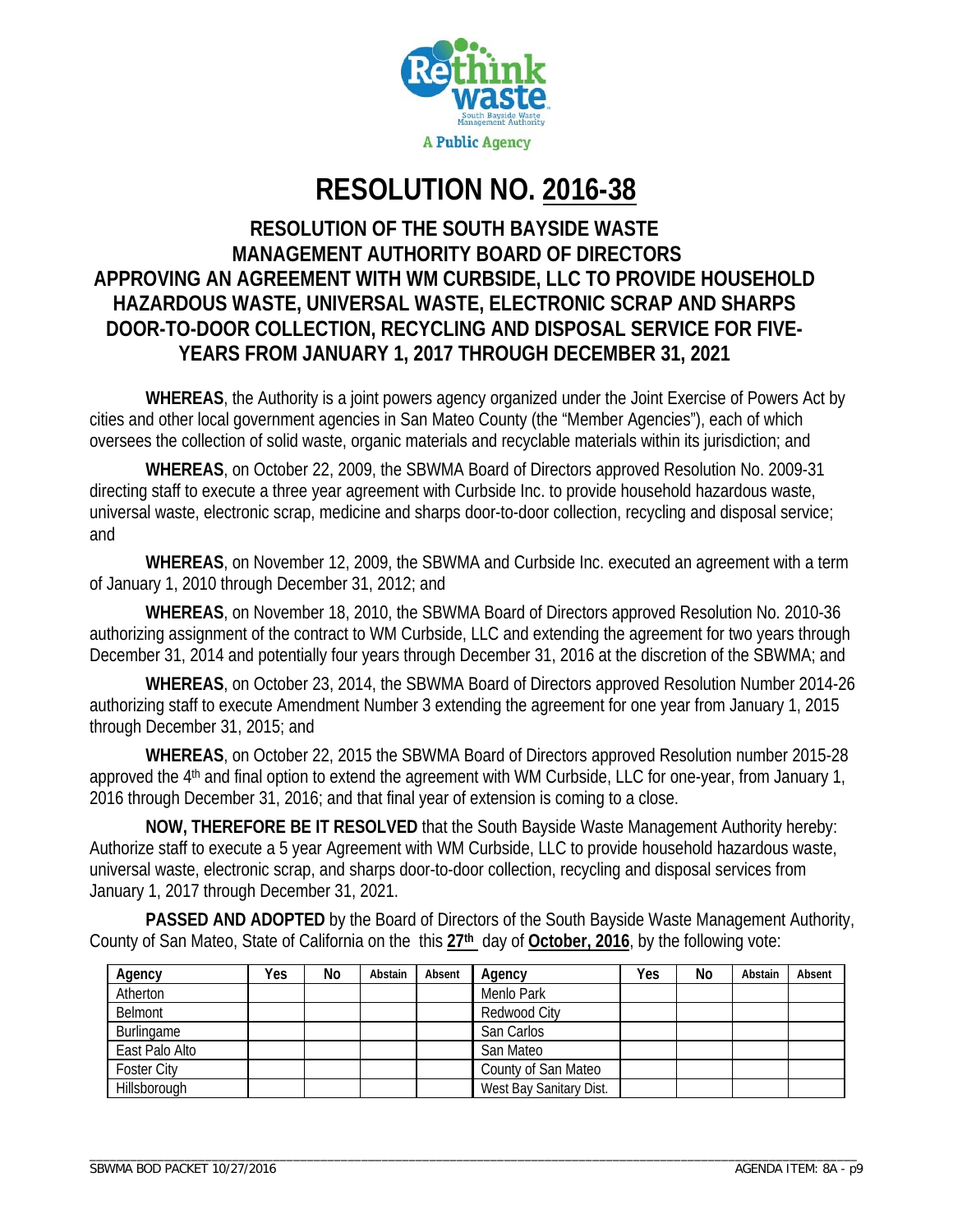I HEREBY CERTIFY that the foregoing Resolution No. 2016-38 was duly and regularly adopted at a regular meeting of the South Bayside Waste Management Authority on October 26, 2016.

\_\_\_\_\_\_\_\_\_\_\_\_\_\_\_\_\_\_\_\_\_\_\_\_\_\_\_\_\_\_\_\_\_\_\_\_\_\_\_\_\_\_\_\_\_\_\_\_\_\_\_\_\_\_\_\_\_\_\_\_\_\_\_\_\_\_\_\_\_\_\_\_\_\_\_\_\_\_\_\_\_\_\_\_\_\_\_\_\_\_\_\_\_\_\_\_\_\_\_\_\_\_\_\_\_\_\_\_\_\_\_\_\_

ATTEST: \_\_\_\_\_\_\_\_\_\_\_\_\_\_\_\_\_\_\_\_\_\_\_\_\_\_

Cyndi Urman, Board Secretary

\_\_\_\_\_\_\_\_\_\_\_\_\_\_\_\_\_\_\_\_\_\_\_\_\_\_\_\_\_\_\_\_\_ Bob Grassilli, Chairperson of SBWMA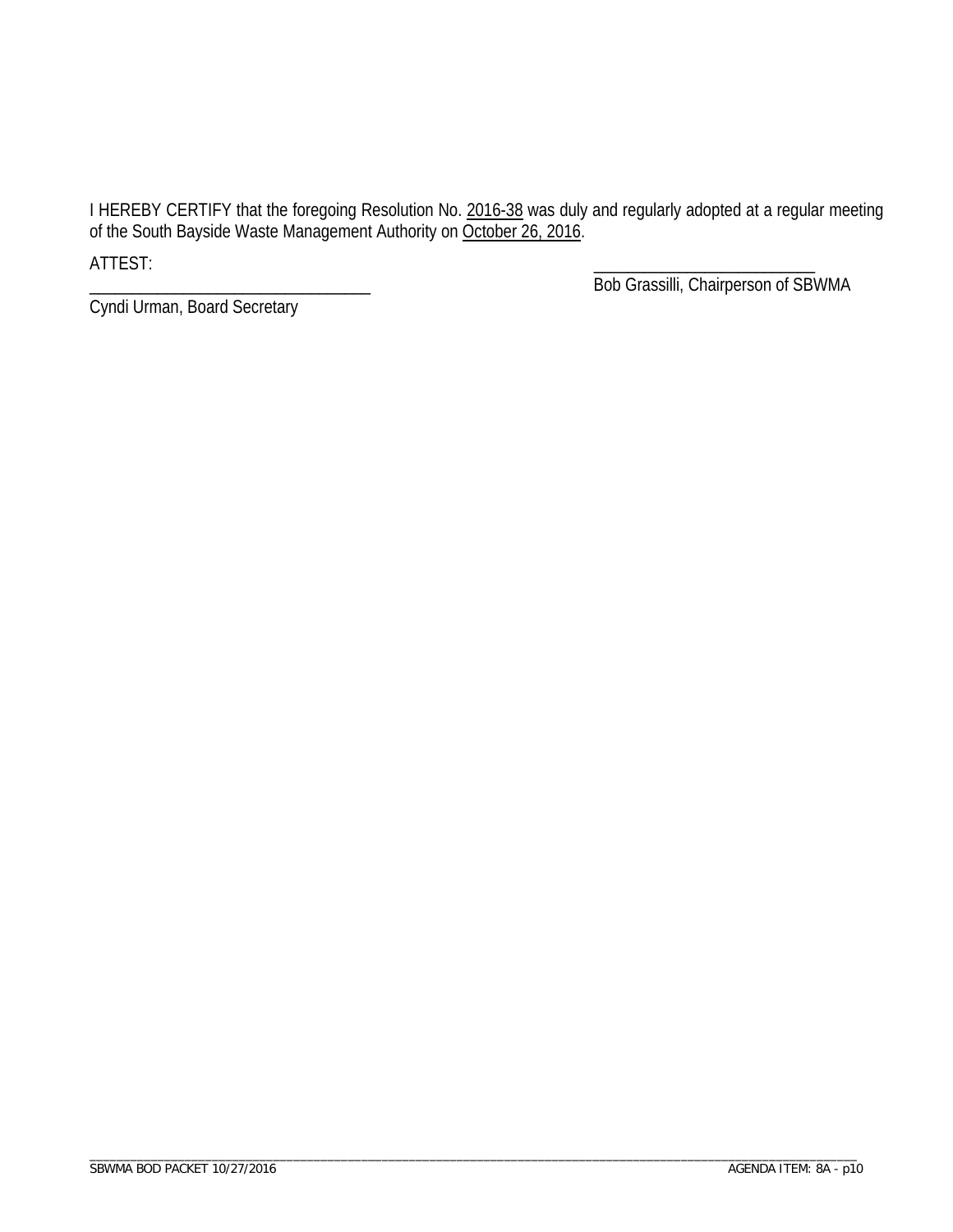| <b>WM Curbside Door-to-Door HHW Collection Service 5-Year Contract</b> |                                                                   |                        |                                                                                |  |                              |                                 |                 |  |
|------------------------------------------------------------------------|-------------------------------------------------------------------|------------------------|--------------------------------------------------------------------------------|--|------------------------------|---------------------------------|-----------------|--|
|                                                                        | <b>Extension Pricing</b>                                          |                        |                                                                                |  |                              |                                 |                 |  |
|                                                                        |                                                                   |                        | lf 85,000 of more combined SFD and MFD households are participating:           |  |                              |                                 |                 |  |
|                                                                        | <b>MFD Annual Pricing</b><br><b>SFD Annual Pricing Adjustment</b> |                        |                                                                                |  |                              |                                 |                 |  |
|                                                                        |                                                                   | = CPI + Fixed Increase |                                                                                |  |                              | <b>Adjustment = CPI + Fixed</b> |                 |  |
|                                                                        |                                                                   |                        |                                                                                |  |                              | <b>Increase</b>                 |                 |  |
|                                                                        | <b>SFD</b>                                                        | <b>CPI</b>             | <b>Fixed</b>                                                                   |  | <b>MFD</b><br><b>Monthly</b> | <b>CPI</b>                      | <b>Fixed</b>    |  |
| Year                                                                   | <b>Monthly</b>                                                    | Amount <sup>1</sup>    | <b>Increase</b>                                                                |  |                              | <b>Amount</b>                   | <b>Increase</b> |  |
|                                                                        | Cost                                                              |                        |                                                                                |  | Cost                         |                                 |                 |  |
| 2016                                                                   | \$0.47                                                            | \$0.01                 | \$0.00                                                                         |  | \$0.22                       | \$0.01                          | \$0.00          |  |
| 2017                                                                   | \$0.60                                                            | \$0.01                 | \$0.12                                                                         |  | \$0.25                       | \$0.01                          | \$0.02          |  |
| 2018                                                                   | \$0.67                                                            | \$0.01                 | \$0.06                                                                         |  | \$0.29                       | \$0.01                          | \$0.03          |  |
| 2019                                                                   | \$0.74                                                            | \$0.01                 | \$0.06                                                                         |  | \$0.34                       | \$0.01                          | \$0.04          |  |
| 2020                                                                   | \$0.81                                                            | \$0.02                 | \$0.05                                                                         |  | \$0.38                       | \$0.01                          | \$0.03          |  |
| 2021                                                                   | \$0.88                                                            | \$0.02                 | \$0.05                                                                         |  | \$0.42                       | \$0.01                          | \$0.03          |  |
|                                                                        |                                                                   |                        | If less than 85,000 of more combined SFD and MFD households are participating. |  |                              |                                 |                 |  |
|                                                                        |                                                                   |                        | <b>SFD Annual Pricing Adjustment</b>                                           |  |                              | <b>MFD Annual Pricing</b>       |                 |  |
|                                                                        |                                                                   | = CPI + Fixed Increase |                                                                                |  |                              | <b>Adjustment = CPI + Fixed</b> |                 |  |
|                                                                        |                                                                   |                        |                                                                                |  |                              | <b>Increase</b>                 |                 |  |
|                                                                        | <b>SFD</b>                                                        | <b>CPI</b>             | <b>Fixed</b>                                                                   |  | <b>MFD</b>                   | <b>CPI</b>                      | <b>Fixed</b>    |  |
| Year                                                                   | <b>Monthly</b>                                                    |                        |                                                                                |  | <b>Monthly</b>               |                                 |                 |  |
|                                                                        | Cost                                                              | <b>Amount</b>          | <b>Increase</b>                                                                |  | Cost                         | <b>Amount</b>                   | <b>Increase</b> |  |
| 2016                                                                   | \$0.47                                                            | \$0.01                 | \$0.00                                                                         |  | \$0.22                       | \$0.01                          | \$0.00          |  |
| 2017                                                                   | \$0.70                                                            | \$0.01                 | \$0.22                                                                         |  | \$0.31                       | \$0.01                          | \$0.07          |  |
| 2018                                                                   | \$0.75                                                            | \$0.01                 | \$0.04                                                                         |  | \$0.34                       | \$0.01                          | \$0.02          |  |
| 2019                                                                   | \$0.80                                                            | \$0.01                 | \$0.04                                                                         |  | \$0.38                       | \$0.01                          | \$0.03          |  |
| 2020                                                                   | \$0.86                                                            | \$0.02                 | \$0.04                                                                         |  | \$0.41                       | \$0.01                          | \$0.02          |  |
| 2021                                                                   |                                                                   | \$0.02                 | \$0.03                                                                         |  | \$0.43                       | \$0.01                          | \$0.01          |  |
| Estimated result of annual CPI calculation prescribed in the current   |                                                                   |                        |                                                                                |  |                              |                                 |                 |  |
|                                                                        | \$0.91                                                            |                        |                                                                                |  |                              |                                 |                 |  |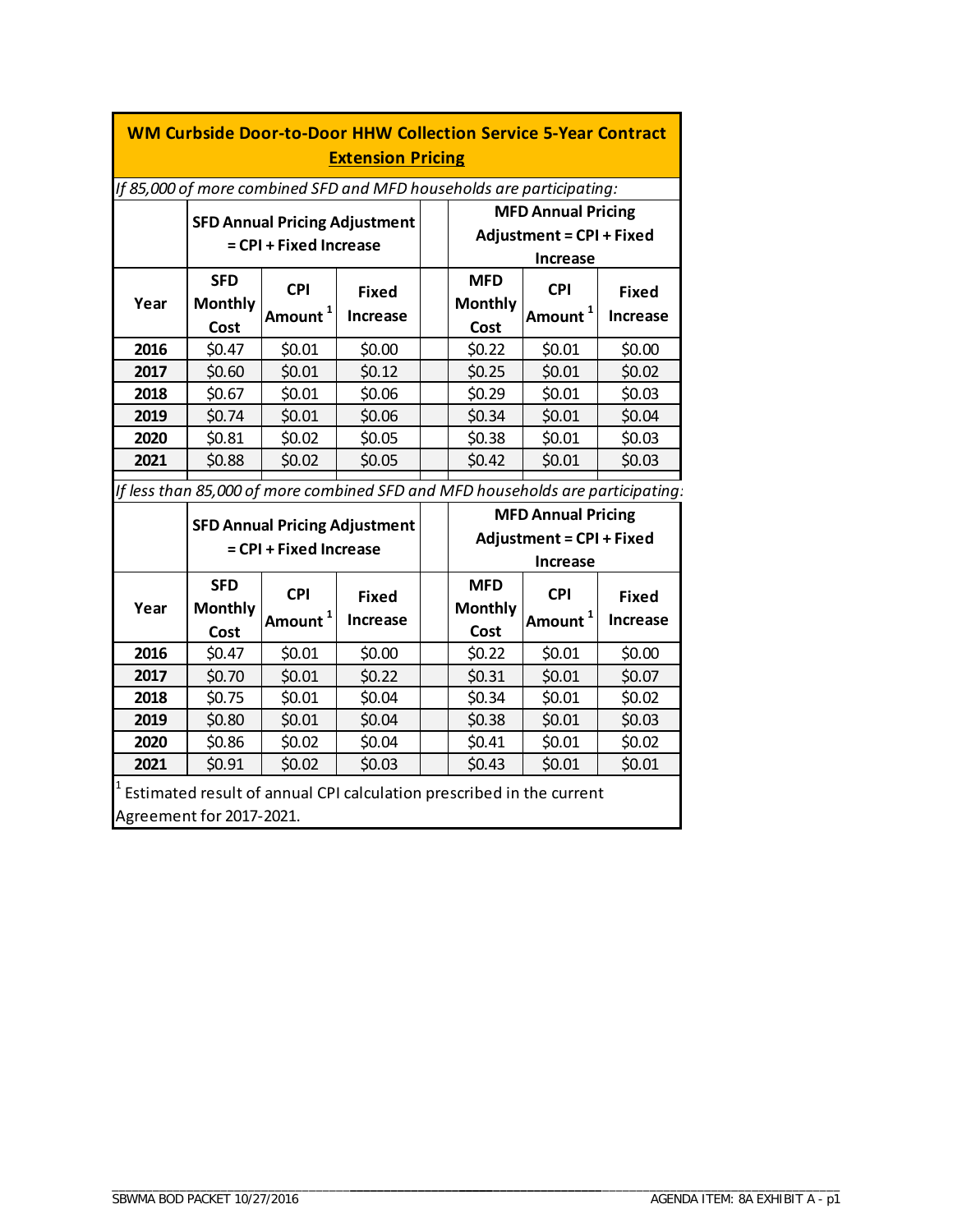

## **STAFF REPORT**

| To:      | <b>SBWMA Board Members</b>                                               |
|----------|--------------------------------------------------------------------------|
| From:    | Joe La Mariana, Executive Director                                       |
| Date:    | October 27, 2014 Board of Directors Meeting                              |
| Subject: | Franchise Agreement Ad Hoc Committee and Contract Extension Negotiations |

#### **Recommendation**

This staff report is for discussion purposes only and no formal action is requested of the Board of Directors.

#### **Analysis**

The Final Plan and Recommended Process for Supporting Member Agencies with Negotiating Franchise Agreement Extension with Recology (Plan) approved by the Board of Directors (Board), recommends a schedule that, if adhered to, is intended to result in a fully executed Franchise Agreement extension between all 12 member agencies with Recology by the end of 2017.

Last spring, all 12 Member Agencies confirmed their intent to participate in the SBWMA-led negotiations with our franchisee. Additionally, Board and TAC members have expressed their satisfaction levels regarding Recology's contract performance and community engagement since the commencement of the current franchise agreement on January 1, 2011 so there appears to be strong interest in continuing the contractual relationship beyond 2020.

The Plan assumes that Recology will maintain a comparable scope of core collection services and service levels to all member agency ratepayers, while incorporating important operational lessons learned through the first seven rate years of the current agreement. Strong additional consideration will be given to:

- 1. New industry technology
- 2. New operational best practices and trends
- 3. New regulations and mandates
- 4. Various pricing factors that exist in our regional market. Based on strong board and TAC member feedback, staff will, whenever possible and without compromising contract integrity, seek the simplified execution of all contract performance elements during the anticipated new franchise agreement's term.

#### **Committee Members:**

The SBWMA Board approved Resolution No. 2016-21 authorizing the formation of an ad hoc committee (Committee) to review Franchise Agreement Amendments. The Ad Hoc committee will review Franchise Agreement amendments negotiated by JPA staff prior to being brought forward to the full board for consideration and distribution to each Member Agency. Designated Committee members include the following Member Agency staff with broad interaction with the Franchise Agreement's implementation and diverse perspectives on the quality of these services:

- 1. Heather Abrams, *Environmental Programs Manager, City of Menlo Park*
- *2.* Brenda Olwin, *Finance Manager, City of East Palo Alto*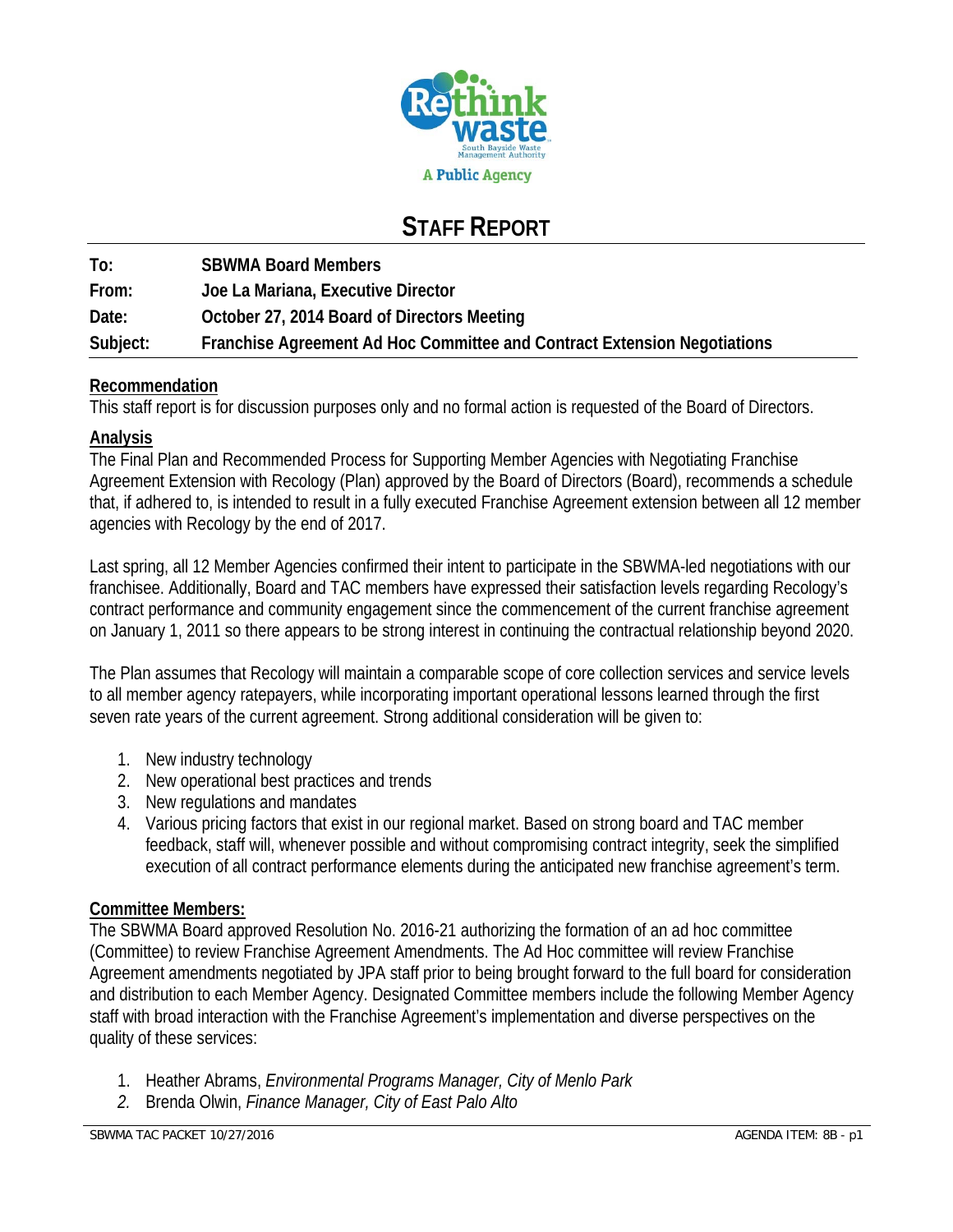- 3. Afshin Oskoui, *Public Works Director, TAC Chair, City of Belmont*
- *4.* Larry Patterson, *City Manager, City of San Mateo*
- 5. Jim Porter, *Public Works Director, County of San Mateo*
- 6. Melissa Stevenson-Diaz, *City Manager, City of Redwood City*

The Committee's three primary deliverables will be presented to the SBWMA board for its review and approval at its April 27th meeting:

- 1. A mutually-agreed upon master Franchise Agreement document reflecting all core collection services from January 1, 2021 to December 31, 2030. This document will reflect the services that are common to all 12 member agencies. Individual member agencies are free to negotiate individual services and preferences as they enter into agency-specific talks with Recology after the Board approves the master Franchise Agreement document.
- 2. A mutually agreed upon annual revenue requirement figure from Recology to provide all core and Schedule Q services in proposed rate year 2021, with annual adjustments throughout the presumed 10 year term.
- 3. A final report to the board that accurately memorializes the work of the committee, its methodology, and its ultimate recommendations to the board.

#### **The Negotiation Process:**

Staff envisions two, parallel tiers to the negotiation process: a negotiation team and the committee. The negotiation team (Negotiation Team) will be comprised of front-line representatives from Recology and SBWMA staff/consultants. Budgeted support resources will be provided to the committee and board to ensure that the three aforementioned goals are delivered on a timely basis. As with any discussion between parties, there may be unforeseen elements that may alter the timing or content of these discussions. All supportive external resources provided in this endeavor (through the anticipated April 2017 delivery target) are budgeted—either directly for this project, or indirectly (their costs are offsetting existing positive agency budget variances due to staff vacancies or the recently terminated LGS contract. Upon presumed Board approval of the Franchise Agreement Negotiation's Final Report in April 2017, additional support can be provided to individual member agency's as they proceed to negotiate their individual Franchise Agreements throughout 2017. Pricing for these services will, of course vary depending on their scope. Staff will be readily available to discuss individual agency needs at that time.

#### **The Negotiation Team:**

The SBWMA side of the Negotiation Team will include support from SCS Engineers (provide critical process logistics and comparative industry research. This role is a direct offset to the recently terminated LGS contractor), RJ Proto and Associates (Has performed multiple operational audits of existing franchise agreement performance and possesses extensive industry operations expertise) and a, yet to be determined, high-level financial consultant whom has extensive credentials in the complex analytical review of franchised agreement language and compensation practices. Staff will release an RFQ to a select list of prospective consultants and present the findings to the committee for their selection at the first committee meeting on November 10<sup>th</sup>.

The Negotiation Team will meet in the alternate weeks to the committee and provide incremental progress reports back to the committee at each following committee meeting. The Negotiation Team will meet on November 2<sup>nd</sup> and 3<sup>rd</sup> to exchange preliminary concepts and process-review discussion points in preparation for the first committee meeting. At the conclusion of the entire negotiation process, it is presumed that the SBWMA side of the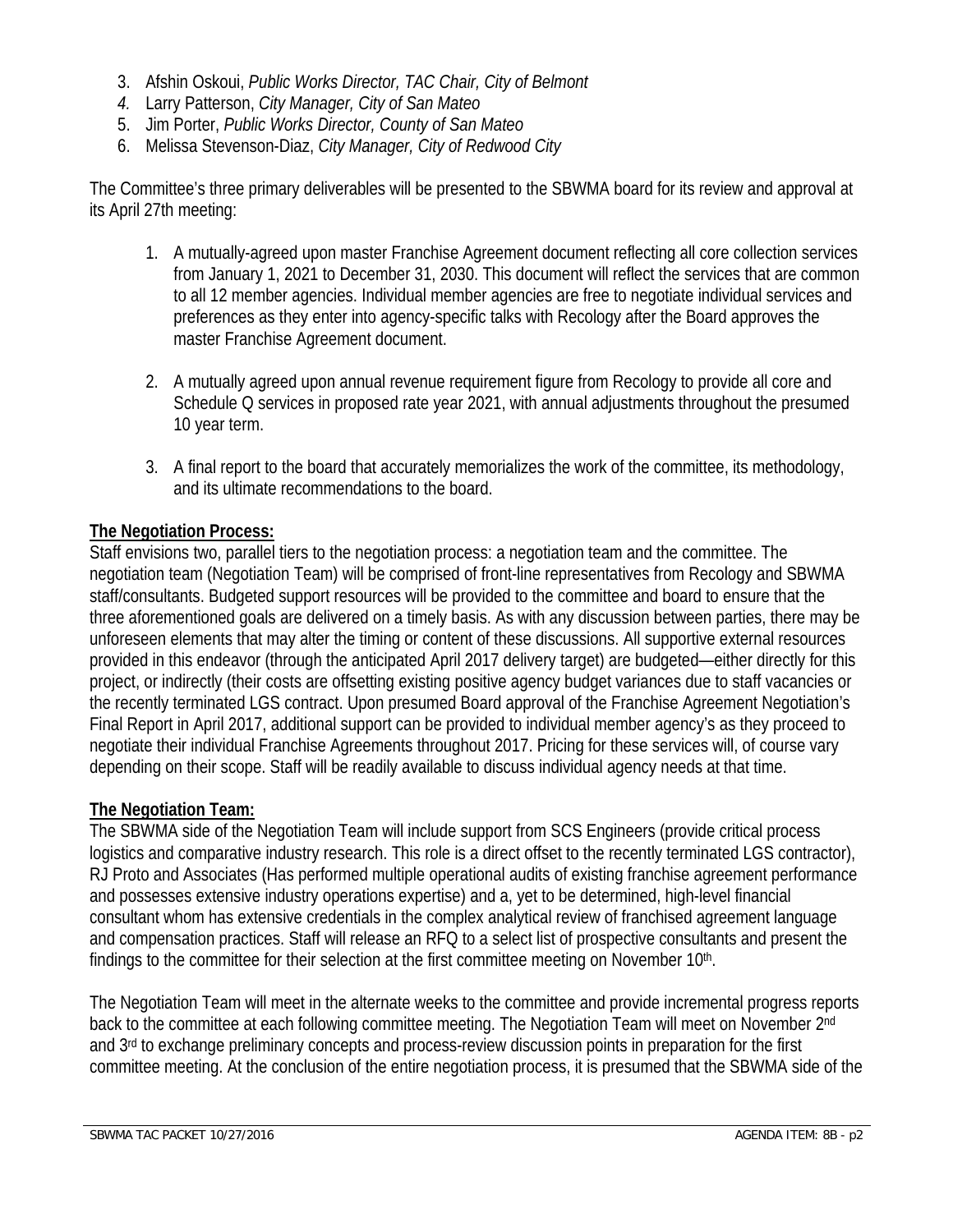Negotiation Team (SBWMA Team) will submit a Committee-approved Final Report for Board action at its April 27<sup>th</sup> meeting.

#### **The Committee:**

The committee members have been identified above. The first meeting's agenda will determine the Committee's structural framework—Chair/Vice-Chair selection; confirm goals and timeline and review relevant background materials. The committee meeting dates are confirmed as follows:

- 1) Thursday, November 10, 2016 at 2pm
- 2) Wednesday, December 7, 2016 at 2pm
- 3) Thursday, January 12, 2017 at 12N
- 4) Tuesday, January 24, 2017 at 12N
- 5) Monday, February 6, 2017 at 12:30pm
- 6) Tuesday, February 21, 2017 at 12N
- 7) \*Wednesday, March 8, 2017 at 2PM
- 8) Tuesday, March 28, 2017 at 2pm
- 9) Thursday, April 13, 2017 at 2pm

Meetings will take place in the San Carlos Library conference room A, and will be approximately 2 hours long (except meeting seven). \*The meeting on March 8, 2017 will take place at San Carlos City Hall room 207 on the second floor across from the Parks and Rec Office.

#### **Additional Member Agency Feedback and Support:**

The SBWMA Team will prepare a member agency survey (draft) to be approved by the committee at its first meeting. The goal of this survey will be to solicit member agency board and TAC members to obtain feedback while establishing priority negotiation points for the upcoming discussions. Upon committee approval at the first meeting, the SBWMA Team will conduct the survey and report its findings back to the committee at its second meeting.

#### **Background**

The Final Plan and Recommended Process for Supporting Member Agencies with Negotiating a Potential Franchise Agreement Extension with Recology (Plan) was approved by the Board of Directors on January 28, 2016. The Plan recommends a schedule that if adhered to is intended to result in negotiating amendments to the Franchise Agreements with Recology by the end of 2016. Meeting the Plan milestones in 2016 will provide Member Agencies sufficient time to schedule their governing body action early enough in 2017 to meet the deadline prescribed in their Franchise Agreement for action on extending said contract or not.

The active engagement and collaboration between JPA staff, Member Agency staff (including the TAC), Recology and the SBWMA Board is required to effectively implement the Plan in a timely manner. The Plan includes a key assumption that all Member Agencies intend to negotiate a Franchise Agreement extension with Recology. This commitment to the JPA's process to negotiate an extension with Recology does not preclude Member Agencies from pursuing their own concurrent competitive procurement process (i.e., RFP), nor does it preclude Member Agencies from individually negotiating aspects of their Franchise Agreements separately with Recology. The deadline for the Member Agencies to convey their commitment was May 2016; all Member Agencies have confirmed their intent to participate in the SBWMA led negotiations.